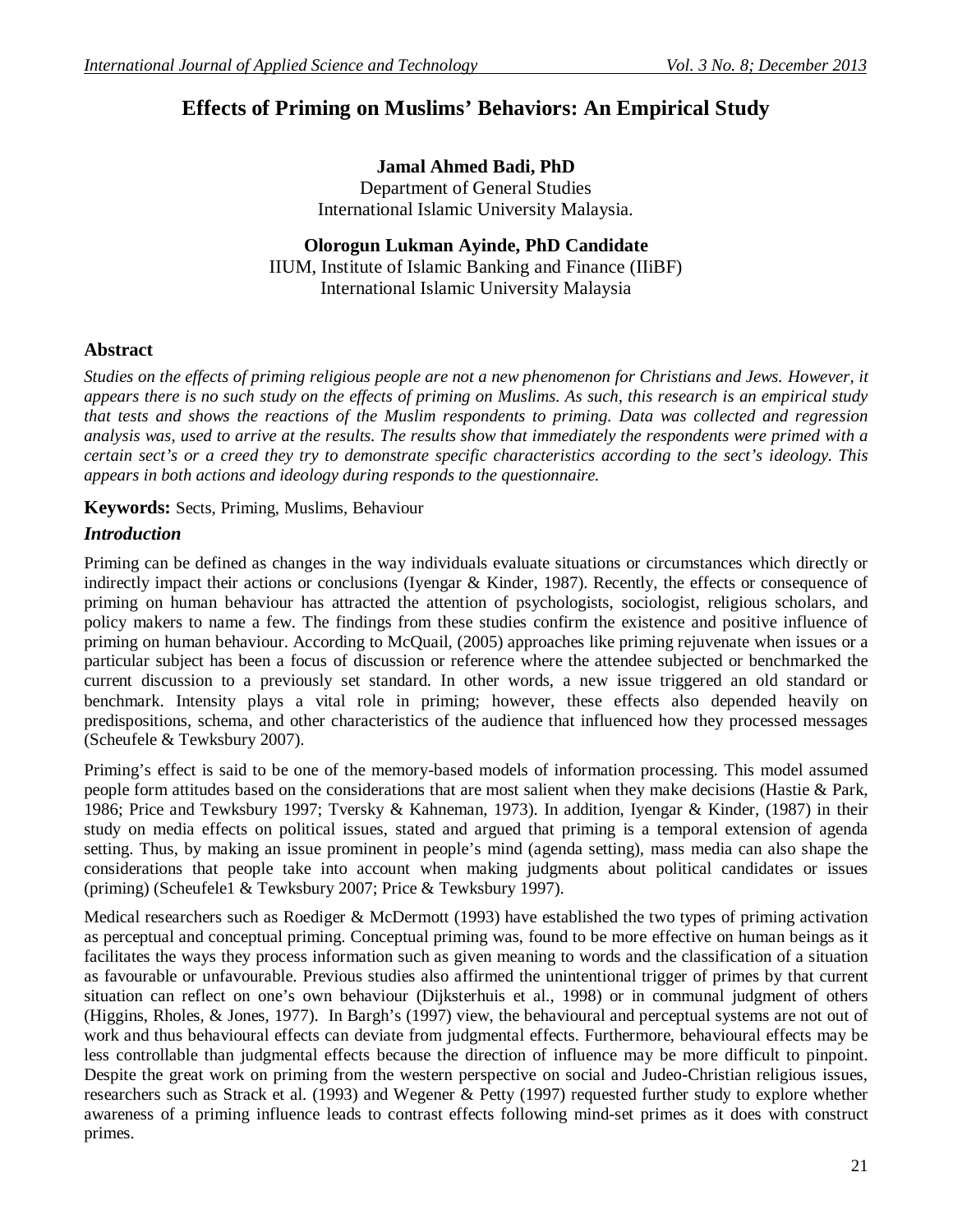#### *© Center for Promoting Ideas, USA www.ijastnet.com*

However, to the best knowledge of the researchers there is no published study on priming from an Islamic perspective. Regardless of the source or origin of this field of study, it is vital for Islamic psychology in order to establish how deep sectarian ideologies are rooted in Islam as well to understand its impact and the ways of handling its negativity among individuals or congregations Thus, this study is set to investigate whether awareness of being primed leads to contrast the effects following mind-set primes of Muslims which reflects in their behaviours from all sects i.e. religious affiliations. As such, the research is arranged as follows: the following section discusses the conceptual model, followed by the methodology followed by material, participants, results and analysis, and finally the conclusion.

#### **The conceptual model**

To achieve the objective of this research an Islamic conceptual model was established the various methods inculcations and as well as its influences on the Muslims' behaviours across sectarian groups which is identified in framework (Figure 1). In general, the relationships between Muslim behaviour considered across sects and priming were sketched. In addition, taking into consideration the factors that trigger the prime among the sects as well as it effects, it was divided into input, process and output. The analysis of variance was performed to facilitate a sound conclusion through Friedman's Chi-Square  $(\chi^2)$ .



#### **Figure 1: The Effects of Priming on Muslim Behaviour**

### *Methodology*

#### **Material**

This study strives to measure the effects of priming on Muslims through a questionnaire developed specifically for this purpose. The questionnaire used a likert's scale between 1 "strongly agree" to 4 "strongly disagree". Given the nature of the study, participants were not given a neutral option. The researchers assumed that the current state of affairs of Islam excludes no one from belonging to a specific group or sect. We hypothesised that priming does not exist in the activities and religious actions of Muslims across sects and has no effect on their behaviour. The questionnaire containing 8 demographic questions and 25 items designed to measure various correlations among variables and the effects of priming on Muslims. The questionnaire items were modelled according to the studied current state of affairs among the sampled Muslims individually or collectively such as the recent and on-going sectarian-cum-political wars in the Middle East for example.

#### **Participants**

Muslim students from across the world were, recruited from both the International Islamic University Malaysia (IIUM) and University Malaya (UM) to participate in a study of the effects of priming on the Muslim behaviour.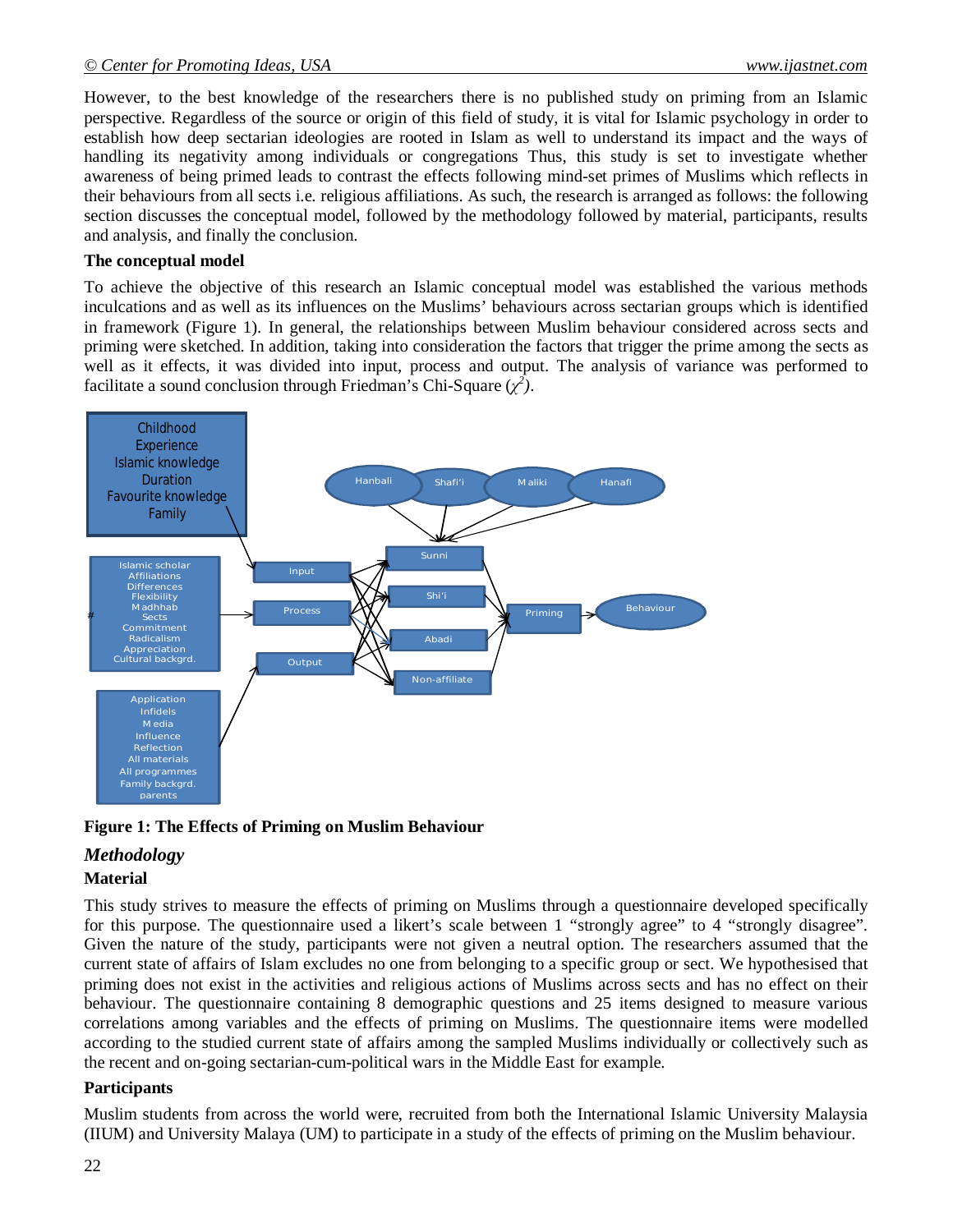A simple random sample method was, adopted in the selection of the participants. Upon meeting the participants, their consent for participation was, requested upon which some participants sought further clarification on the meaning of priming and its relevance to Islamic ideology. Our ultimate goal was for participants to willingly, provide the relevant information. Participants were, assured that they had the right to withdraw at any time and their identity would remain secured. Upon their consent, participants were, given the questionnaire. It asked them to provide demographic information such as their gender, age, education, and educational location. Out of 200 questionnaires printed and distributed, 158 were, received excluding those, which were incomplete leaving 158 for analysis. 64% of participants identified themselves as male and 36% as female. The average age was 24. They varied greatly in educational background between Masters, PhD and being professionals. Racially, 37% identified themselves as Asian, 27% Africans, 33% Arabs, and 2% Europeans. Almost all the participants were affiliated to one sect where 69% reported being Sunni with 11%, 22 %, 36, 0.6% being affiliated to the four prominent schools namely the Hanafites, Malikites, Shafi'ites, and Hanbalites, respectively. Others reported themselves as Abadites and Shi'ites with 5% and 22% respectively while 4% were non-affiliated.

In regards to the source of their Islamic knowledge, 6% of Hanafites attained Islamic knowledge from Arabs, 4% Asians, and 0.6% Africans. 7% of Malikites sought Islamic knowledge from Arabs, and 15% from Africans. 13% of the Shafi'tes sought knowledge from Arabs, 17% from Asians, and 6% from Africans. 0.6% of the Hanbalites sought Islamic knowledge from Arabs. 4% of the Abadites obtained Islamic knowledge from Arabs, and 0.6% form Africans. 3% of the Shi'ites received their Islamic knowledge from Arabs, 18% from Asians, and 0.6% from European. Approximately 0.6% of the non-affiliated sought Islamic knowledge from Arabs and Africans respectively, while 2% obtained Islamic knowledge from Asian Islamic scholars.

On the question of the location of the institutions from which they received their Islamic knowledge, 0.6% of Hanafites institutions were located in the Middle-East and 9% in Asia. Of the Malikites 1% studied in the Middles East, 9% in Asia, and 12% in Africa. 3% of the Shafi'tes studied in the Middle East, 29% in Asia, 2.53% in Africa, and 0.6% in Europe. 0.6% of the Hanbalites studied in the Middle East. 4% of the Abadites studied in the Middle East, and 0.6% studied in Asia. 3% of the Shi'ites studied in the Middle East, 17% in Asia, and 0.6% in Europe. The non-affiliated studied in the Middle East, Asia, and Africa with 0.6%, 3%, and 0.6% respectively.

# *Results and Discussions*

### **Descriptive Statistics**

The descriptive statistics adopted in this study were percentage, means and standard deviations of the respondents. Each question of any item was given four response options in the questionnaire which were agree, strongly agree, disagree, strongly disagree on the scale of 1-4 respectively similar to the likert scale. In this analysis we decided to maintain the scale as it is.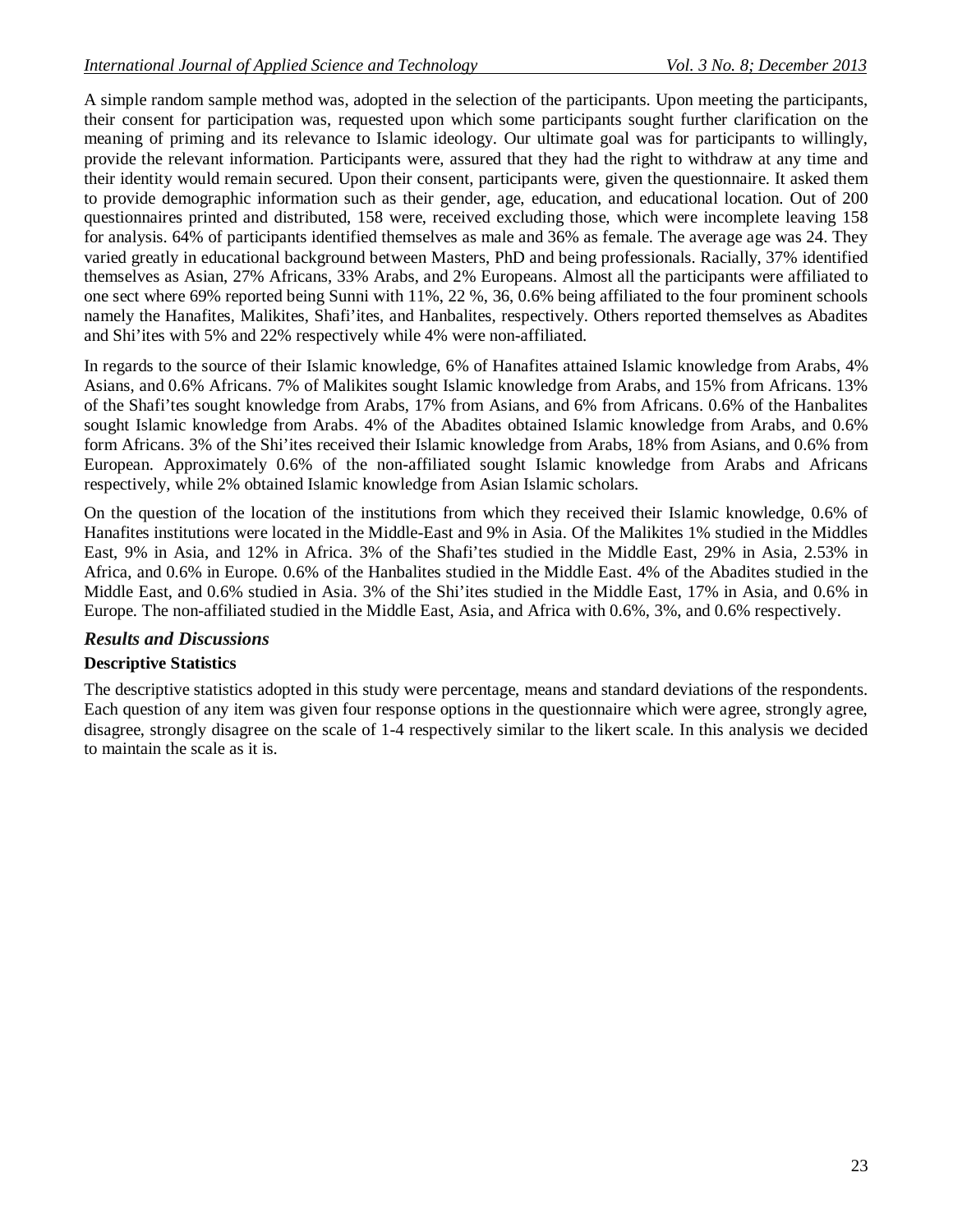| Variables                                                                     | Agree | Strongly          | Disagree          | Strongly         | Mean | <b>SD</b> |
|-------------------------------------------------------------------------------|-------|-------------------|-------------------|------------------|------|-----------|
|                                                                               | (% )  | Agree             | (% )              | Disagree         |      |           |
|                                                                               |       | $(\%)$            |                   | (% )             |      |           |
| I spent much of my childhood away from my family.                             | 10.8  | $\overline{10.8}$ | 18.4              | 59.5             | 3.25 | 1.06      |
| My childhood experiences have influenced my thinking                          |       | 47.5              | 10.8              | 5.1              |      |           |
| and behavior.                                                                 | 36.1  |                   |                   |                  | 1.84 | .82       |
| I acquired some degree of Islamic knowledge from an                           |       | 48.1              | 14.6              | 11.4             |      |           |
| Islamic scholar outside my family.                                            | 22.8  |                   |                   |                  | 2.08 | .97       |
| I spent five years or more acquiring Islamic knowledge                        | 39.2  | 22.2              | 16.5              | 17.7             | 2.04 | 1.20      |
| I read and listen only to scholars of my own                                  |       | 30.4              | 32.3              | 24.7             |      |           |
| denomination                                                                  | 9.5   |                   |                   |                  | 2.66 | 1.05      |
| My family taught me to hold on strongly to our                                |       | 35.4              | 15.8              | 2.5              |      |           |
| understanding and practice of Islamic principles.                             | 45.6  |                   |                   |                  | 1.74 | .82       |
| The Islamic scholar I follow challenges anyone who                            |       |                   |                   |                  |      |           |
| holds views different from his own.                                           | 8.2   | 34.2              | 38.0              | 17.1             | 2.59 | .95       |
| It is true that there are major differences between my                        |       | 43.0              | 36.1              | 10.1             |      |           |
| current Islamic affiliation and other denominations based                     | 7.6   |                   |                   |                  | 2.42 | .89       |
| on fundamental principles.                                                    |       |                   |                   |                  |      |           |
| These major differences distinguish me from others.                           | 5.7   | 38.0              | 36.7              | 15.2             | 2.53 | .97       |
| The Islamic scholar I follow is open to other scholars'                       |       | 52.5              | 17.1              | 5.7              |      |           |
| views even if different from his fundamental views about                      | 19.6  |                   |                   |                  | 1.99 | .90       |
| Islam.                                                                        |       |                   |                   |                  |      |           |
| The idea of schools of Islamic jurisprudence is                               | 29.7  | 44.3              | 13.3              | $\overline{3.8}$ | 1.73 | .93       |
| acceptable in Islam.                                                          |       |                   |                   |                  |      |           |
| I believe my denomination's interpretation of                                 | 18.4  | 44.9              | $\overline{24.7}$ | 7.6              | 2.13 | .95       |
| fundamental principles is the best.                                           |       |                   |                   |                  |      |           |
| I strongly believe that my school of Islamic jurisprudence                    | 20.3  | 34.8              | 29.7              | 10.1             | 2.20 | 1.04      |
| is the best.                                                                  |       |                   |                   |                  |      |           |
| I learned how to challenge people whose views are                             | 5.1   | 29.7              | 44.3              | 18.4             | 2.73 | .89       |
| different from mine from one or two of these websites.                        |       |                   |                   |                  |      |           |
| It is possible for me to appreciate the ideology of other                     | 24.1  | 55.1              | 13.9              | $\overline{5.7}$ | 1.99 | .81       |
| sects.                                                                        |       |                   |                   |                  |      |           |
| The culture of my country/region has impact on my                             |       | 57.0              | 16.5              | $\overline{5.1}$ | 2.04 | .78       |
| thinking and behavior.                                                        | 20.9  |                   |                   |                  |      |           |
| I always apply all that I have learned through these media                    | 6.3   | 41.8              | 35.4              | 13.3             | 2.49 | .92       |
| in all matters I come across.                                                 |       |                   |                   |                  |      |           |
| Perceiving other sects as infidels is acceptable in the                       | 5.1   | 20.9              | 38.6              | 29.1             | 2.79 | 1.11      |
| Islamic denomination that I am affiliated with.                               |       |                   |                   |                  |      |           |
| I believe some of these media are radical in presentation                     | 19.6  | 52.5              | 19.6              | 4.4              | 2.01 | .85       |
| of Islamic ideology<br>Praying on a school of jurisprudence other than my own |       |                   |                   |                  |      |           |
| is acceptable.                                                                | 21.5  | 51.3              | 15.8              | 5.7              | 1.94 | .91       |
| I refer back to my acquired knowledge whenever I face                         |       | 58.2              |                   | 3.2              |      |           |
| new issues.                                                                   | 25.3  |                   | 7.6               |                  | 1.77 | .80       |
| I admire reading Islamic books, listening to cassettes,                       |       | 44.9              | 20.3              | 8.2              |      |           |
| watching TV, etc. regardless of the author's background.                      | 24.7  |                   |                   |                  | 2.08 | .92       |
| I read all types of books, listen to all kinds of cassettes,                  |       | 41.1              | 26.6              | 12.0             |      |           |
| and watch all kinds of TV programmes that I come                              | 17.7  |                   |                   |                  | 2.28 | .98       |
| across.                                                                       |       |                   |                   |                  |      |           |
| In practice, my family background is more influential                         |       | 34.8              | 43.7              | 9.5              |      |           |
| than my acquired Islamic knowledge.                                           | 9.5   |                   |                   |                  | 2.48 | .89       |
| My parents oppose and challenge anyone who has views                          | 3.8   | 18.4              | 49.4              | 25.9             |      |           |
| different from my family's practice.                                          |       |                   |                   |                  | 2.92 | .91       |

## **Table 1: Priming of Muslims' behaviors Descriptive Statistic**

Table 1 above shows total percentage agree, strongly agree, disagree and strongly disagree and means and standard deviation of responses to the items which measured the impact of priming on Muslim behaviour.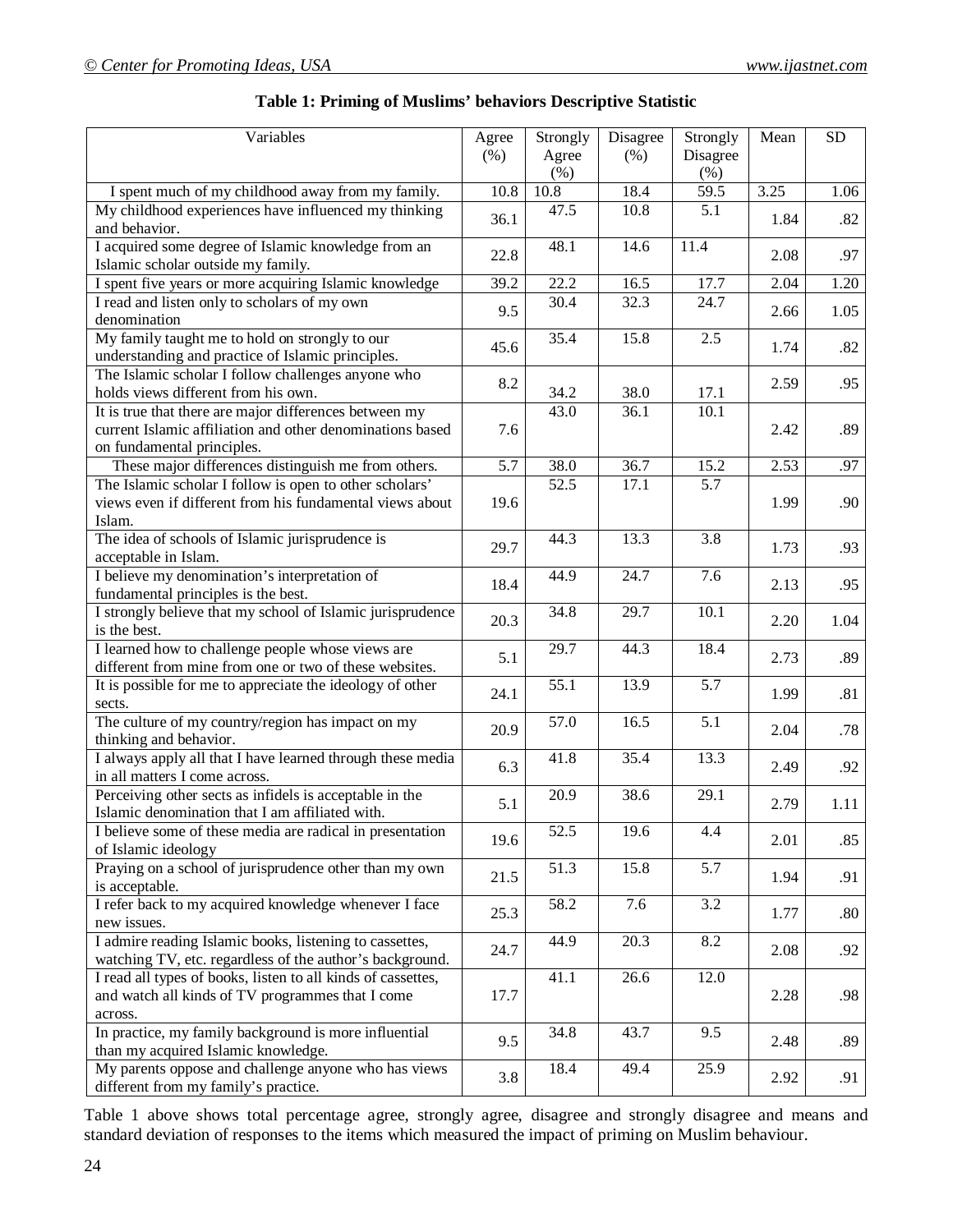Half of the respondents strongly disagreed and approximately 19% disagreed that they spent their childhood away from their family. The results show that the mean is 3.25 (SD= 1.06.) which is considered moderate. Participants further responded to the question of the influence of past experiences on their conclusions with 36.1% agreeing and 47.5 strongly agreeing to it with the mean is 1.84 (SD= .82). The results indicate that on average respondents refer to prior experiences when faced with new issues. Participants further testify that they acquired Islamic knowledge from scholars outside their family during their younger years with 22.8% agreeing and 48.1% strongly agreeing resulting in a mean of 2.08 (SD.= .97). The results show that on average Muslim scholars' impact on their thought. When asked about the number of years they spent acquiring knowledge during youth, the response shows that 39.2% agreed and 22.2% strongly agreed that they spent at least 5 years with Muslim scholars leading to a mean of 2.04 (SD= 1.20). The results demonstrate that on average respondents spent at least five years acquiring Islamic knowledge. When asked about listening to scholars, 32.3% of respondents disagreed and 24.7% strongly disagreed with the idea of focusing on sectarian knowledge leading to a mean of 2.66 (SD.= 1.05). The results show that the respondents do not value Islamic knowledge based on sectarian philosophy. When asked regarding their family religious conservatism, almost three-quarters of respondents agreed and strongly agreed that their family forced them to hold to the family model of understanding Islam. The mean score is  $1.74$  (SD = .82) which means on average the respondents family's ideology impacts on their behaviour.

When asked about the approach of Muslim scholars to dialogue, 8.2% of respondents agreed and 34.2% strongly agreed that their scholars challenge opposition. However, 38% disagreed and 17.1% strongly disagreed to this resulting in a mean score of 2.59 (SD. = .95). The results attested that on average there were no such confrontations from the majority of scholars. Nevertheless, it may be, understood that there are scholars who confront anyone with opposing ideas. Regarding the major differences among Islamic sects, the results show that half of the respondent agreed to and half disagreed leading to a mean of 2.42 (SD= .89). This means that the differences were not obvious and might not be on fundamental issues. The majority of respondents agreed and strongly agreed that the schools of Islamic jurisprudence are acceptable in Islam with a mean score of 1.73 ( $SD =$ .93). When asked whether they learn the skills of challenging people from online websites, more than half of the respondents disagreed and strongly disagreed with 44.3% and 18.4% respectively that they possess skills of challenging their opponents resulting in a mean score of 2.73 (SD.  $=89$ ). The results show that a substantial number of respondents possessed imminent skills of challenging people. Participants however commonly appreciate one another regardless of sect or school of thought.

Moreover, when asked on the frequent application of their knowledge from online and media sources, half agreed that they apply their stored memories when new issues arise. Likewise half disagreed to have referred back to stored memories with a mean of  $2.49$  (SD = .92). This is an indication that a number of respondents were influenced by online websites. One of the major issues raised in this research is to what extent can Muslims accept one another, the respondent scores show that 38.6% disagreed and 29.1% strongly disagreed that they would call other sects infidels with a mean of  $2.79$  (SD= 1.11). The result shows that on average the respondents agreed that Islam does not tolerate labelling other Muslims as infidels. For the sake of brevity, the results explicitly show that the majority of responses contradict reality where labelling serves as weapon between the Sunni and Shi'a sects. This might signify the activation of prime, as the participants were aware of the intention of the study. A series of regression analyses were, conducted to determine the significant value of the data in justification of our  $H_0$  (null hypothesis) that priming does not exist among Islamic sects and to determine the variance among the variables tested.

|                       |               | Sum of Squares       | Df   | Mean Square | Friedman's Chi-Square Sig |      |
|-----------------------|---------------|----------------------|------|-------------|---------------------------|------|
| <b>Between People</b> |               | 534.412              | 156  | 3.426       |                           |      |
|                       | Between Items | 597.869 <sup>a</sup> | 24   | 24.911      | 642.108                   | .000 |
| Within People         | Residual      | 2910.531             | 3744 | .777        |                           |      |
|                       | Total         | 3508.400             | 3768 | .931        |                           |      |
| Total                 |               | 4042.812             | 3924 | 1.030       |                           |      |

| <b>Table 2: ANOVA with Friedman's Test</b> |  |  |
|--------------------------------------------|--|--|
|--------------------------------------------|--|--|

Grand Mean  $= 2.2696$ 

a. Kendall's coefficient of concordance  $W = .148$ .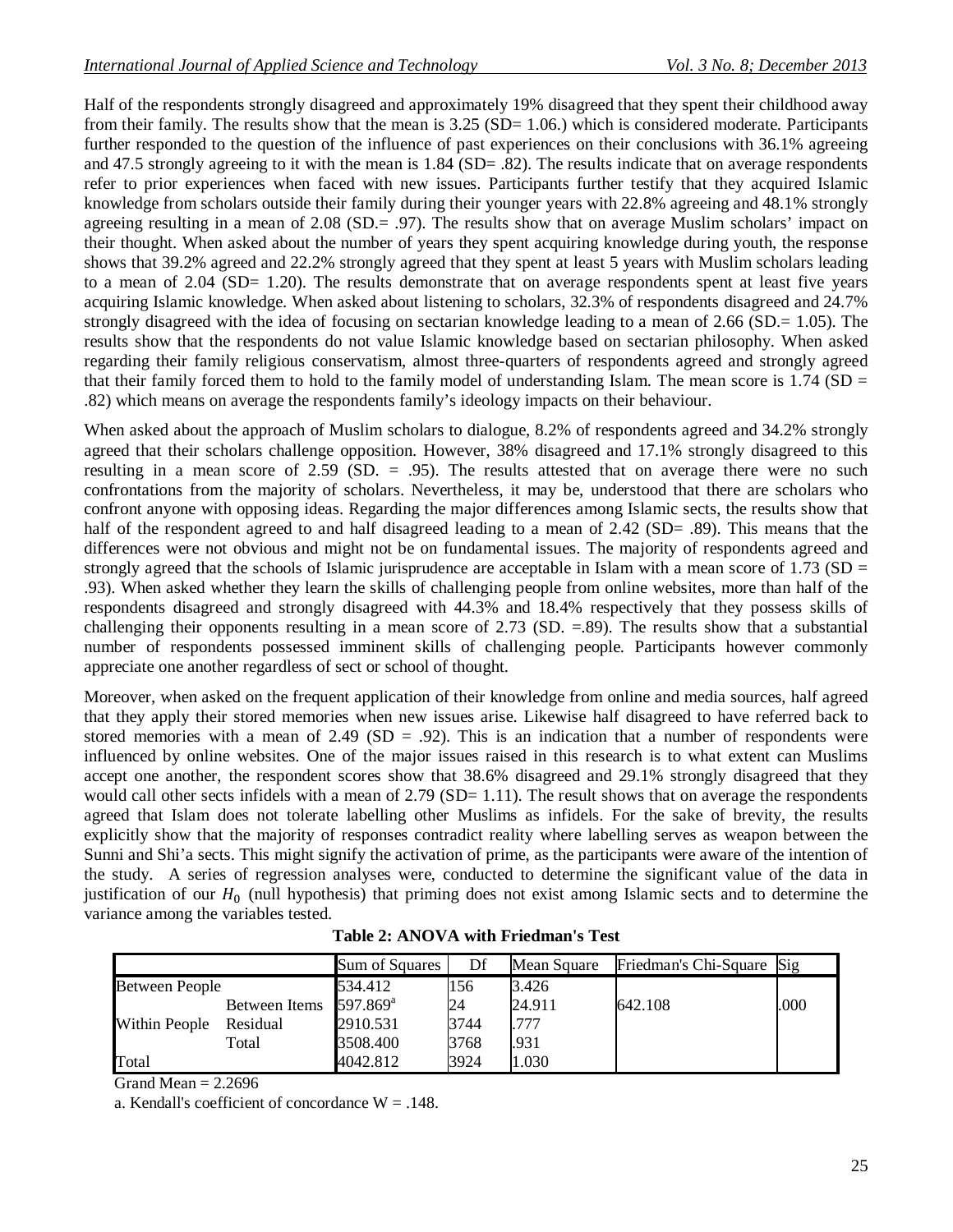The analysis of variance (ANOVA) results show that our  $\alpha = .05$  and the p-value= .000. According to the rule of thumb we reject the null hypothesis when p-value≤  $\alpha$ . Thus, in our result p-value= .000≤ .05 we reject our null hypothesis that priming does not exist among Islamic sects and we accept the  $H_1$  (alternative hypothesis) that priming does exist among Islamic sects and it impacts on Muslims behaviour. The descriptive statistics show that priming activation is obvious from the participants' responses. To ascertain which of the variables accounted for the significance, we conducted one-Sample Test to determine the t-value of each variable of the data set.

| Variables          | Test Value = $0$ |     |                 |            |                            |        |
|--------------------|------------------|-----|-----------------|------------|----------------------------|--------|
|                    | T                | Df  | Sig. (2-tailed) | Mean       | 95% Confidence Interval of |        |
|                    |                  |     |                 | Difference | the Difference             |        |
|                    |                  |     |                 |            | Lower                      | Upper  |
| Childhood          | 38.417           | 157 | .000            | 3.25316    | 3.0859                     | 3.4204 |
| Experience         | 28.115           | 157 | .000            | 1.83544    | 1.7065                     | 1.9644 |
| Islamic knowledge  | 26.784           | 157 | .000            | 2.08228    | 1.9287                     | 2.2358 |
| Duration           | 21.268           | 157 | .000            | 2.03797    | 1.8487                     | 2.2272 |
| favorite knowledge | 31.781           | 157 | .000            | 2.65823    | 2.4930                     | 2.8234 |
| Family             | 26.581           | 157 | .000            | 1.74051    | 1.6112                     | 1.8698 |
| Islamic scholar    | 34.183           | 157 | .000            | 2.58861    | 2.4390                     | 2.7382 |
| Affiliation        | 34.204           | 157 | .000            | 2.42405    | 2.2841                     | 2.5640 |
| <b>Differences</b> | 32.760           | 157 | .000            | 2.52532    | 2.3731                     | 2.6776 |
| Flexibility        | 27.887           | 157 | .000            | 1.98734    | 1.8466                     | 2.1281 |
| Madhhab            | 23.349           | 157 | .000            | 1.73418    | 1.5875                     | 1.8809 |
| Sect               | 28.160           | 157 | .000            | 2.12658    | 1.9774                     | 2.2757 |
| Commitment         | 26.614           | 157 | .000            | 2.19620    | 2.0332                     | 2.3592 |
| Radicalism         | 38.434           | 156 | .000            | 2.72611    | 2.5860                     | 2.8662 |
| Appreciation       | 30.696           | 157 | .000            | 1.98734    | 1.8595                     | 2.1152 |
| Culture            | 33.088           | 157 | .000            | 2.04430    | 1.9223                     | 2.1663 |
| Application        | 34.250           | 157 | .000            | 2.49367    | 2.3499                     | 2.6375 |
| sect as infidel    | 31.553           | 157 | .000            | 2.79114    | 2.6164                     | 2.9659 |
| Media              | 29.692           | 157 | .000            | 2.01266    | 1.8788                     | 2.1465 |
| Influence          | 26.790           | 157 | .000            | 1.94304    | 1.7998                     | 2.0863 |
| Reflection         | 27.940           | 157 | .000            | 1.77215    | 1.6469                     | 1.8974 |
| all materials      | 28.339           | 157 | .000            | 2.08228    | 1.9371                     | 2.2274 |
| all programs       | 29.325           | 157 | .000            | 2.27848    | 2.1250                     | 2.4319 |
| family background  | 35.170           | 157 | .000            | 2.48101    | 2.3417                     | 2.6203 |
| Parents            | 40.534           | 157 | .000            | 2.92405    | 2.7816                     | 3.0665 |

As evident in the above table the  $t \ge t_{\alpha/2}$  or significant value i.e. p-value= .000  $\le \alpha$  = .05 for every variable. The rule of thumb is to reject the  $H_0$  (null hypothesis). Therefore, the t Test results further affirm the rejection that there is no effect of priming on Muslim behaviour indicating that the impact of priming on Muslim behaviour is obvious. Furthermore, the results are in line with the previous study of Scheufele & Tewksbury (2007) where activation of prime depends on variables such as predisposition and schema. Observation of the participants' responses revealed that the majority of the respondents were, taught from childhood by their parents or Muslim scholar and in some cases by both parents and Muslim scholars. The significance of proselytization could be felt throughout the input, process and output stages. It is important to note the effects of priming in the Sunni sect where the four schools of thought have a number of different responses to the questionnaire. However, respondents showed constant exposure to Islamic knowledge through scholars and Islamic materials either online or physical such as books and other sources. This could be in line with fulfilling their obligatory responsibility that frequent remembrance is the fundamental function of a Muslim as stressed and emphasized by education institutions in the Muslim world. Through persisted memory, priming is, intentionally or unintentionally activated.